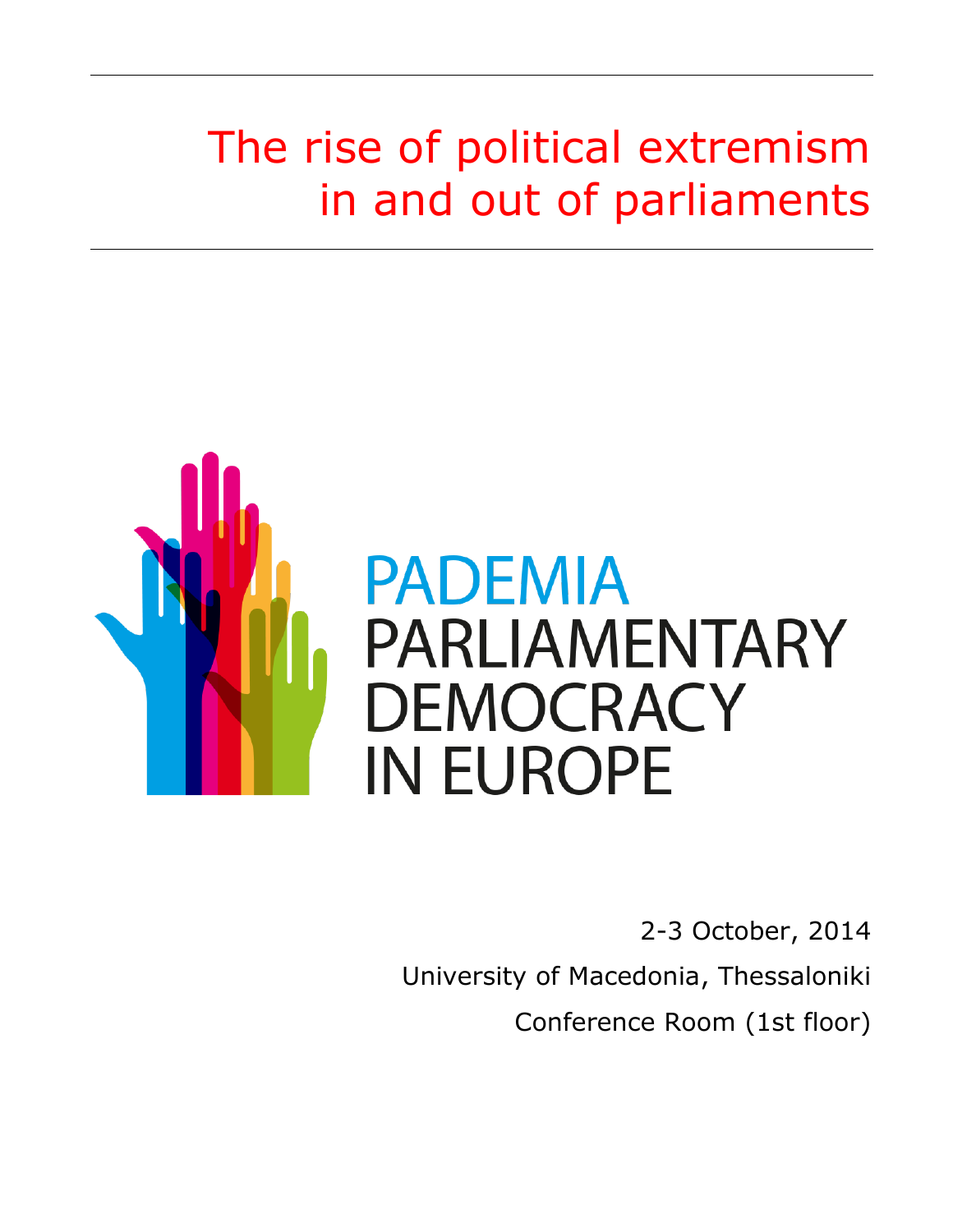## **About PADEMIA**

The motivation of PADEMIA is to establish a Europe-wide and sustainable network of 56 academic institutions from 31 countries to promote research and teaching in reaction to growing European demands to study parliamentary democracy in Europe.

PADEMIA seeks to enhance discussion among students, junior and senior researchers, also in exchange with stakeholders, on how to deal with the new challenges parliaments and citizens across Europe are facing today. The network responds to the "Future of Europe" report which identifies "(t)he on-going sovereign debt crisis and the ever accelerating process of globalization (as) an unprecedented dual challenge for Europe"; but also addresses the implications the Lisbon Treaty and further formal agreements (e.g., Fiscal Compact) have for parliamentary democracy in Europe whose complex, multi-level character furthermore requires thorough and comprehensive reflection.

Until September 2016, we will organize manifold different events, such as workshops, PhD Schools, and a Guest Lecture Series. Moreover, Online Lectures, the Website, our Online Paper Series, and Online Tutorials will allow for active digital interaction within the Network and beyond. Research, Teaching and Student awards will help to identify, reward and spread best practices and innovative research in the field.

### **About the workshop**

Memories of the 1930s inform much contemporary political commentary on the impact of economic hard times on political extremism. Indeed, support for anti-system parties – defined as explicitly advocating the overthrow of a country's political system– has been considerably growing during the period of financial crisis culminating in extreme rightwing parties' gaining parliamentary representation, while new modes of non-electoral protest, with a clear anti-parliamentary rhetoric, have recently become common in many European countries. This workshop will: (a) present empirical research on the rise of extremism in and out of parliaments; (b) test theoretical interpretations of this rise on the grounds of difficult economic conditions against other sets of explanations which have been suggested; (c) identify similarities between those different expressions of extremism –in or out of parliaments– as far as their political discourse, mobilization forms and communication framing are concerned.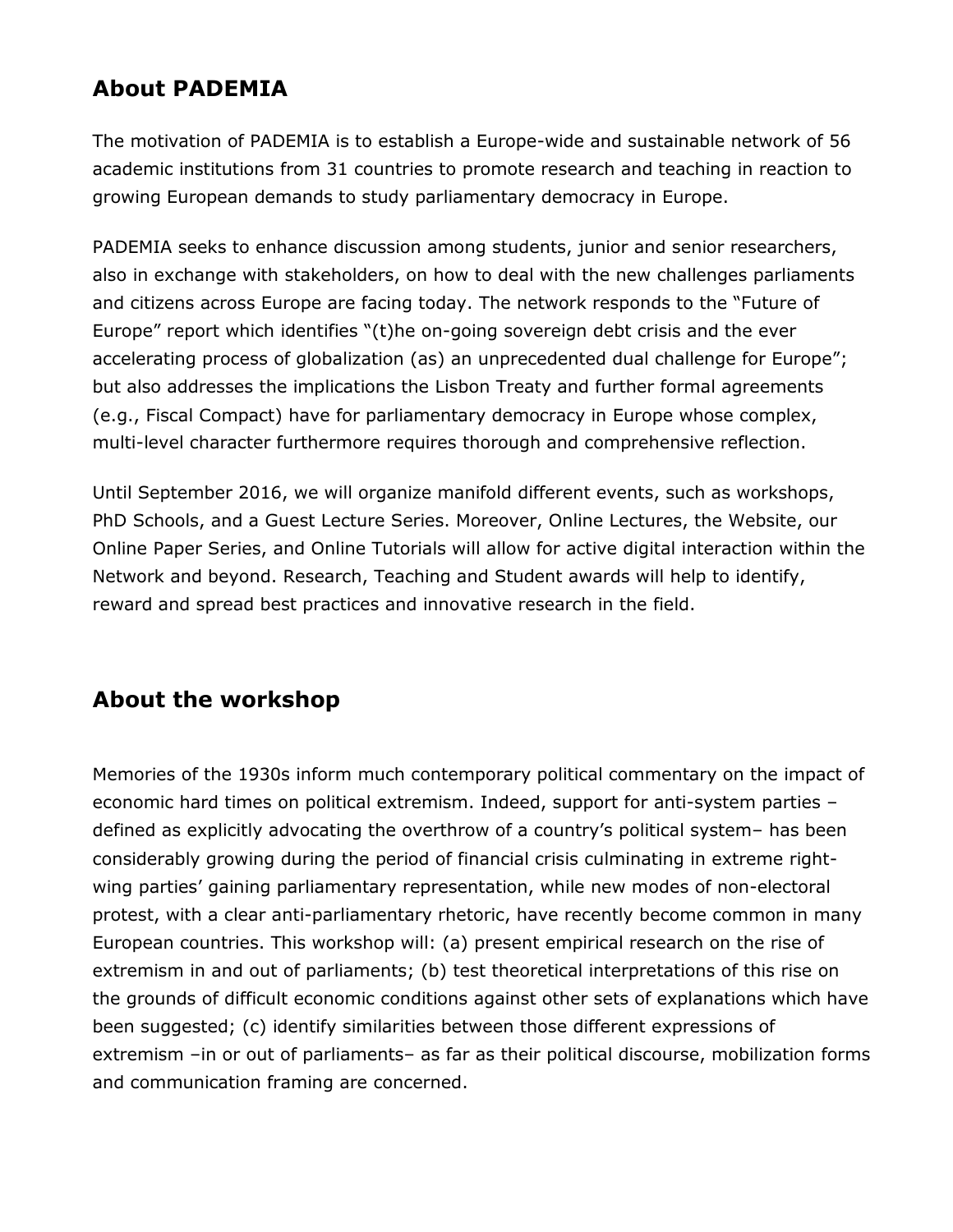#### **Programme**

#### **Thursday, 2 October 2014**

**17:00-17:15 Welcome**

#### **17:15-18:45 Panel 1: The unstoppable (?) shift towards the extremes at the mass and the elite level**

The Resurrection of Radical Political Movements *Andrei Taranu, National School of Political and Administrative Studies, Romania Claudiu Craciun, National School of Political and Administrative Studies, Romania*

Preventing Extremism: Reframing Pro-social Messages with Moral Foundations Theory *Andrej Findor, Comenius University, Slovakia*

Is Winter Coming? Current Political Discourses on Immigration and Minorities Among Dutch MPs *Pedro Roco, Leiden University, The Netherlands Robin van der Zee, Leiden University, The Netherlands*

#### **19:00 Dinner**